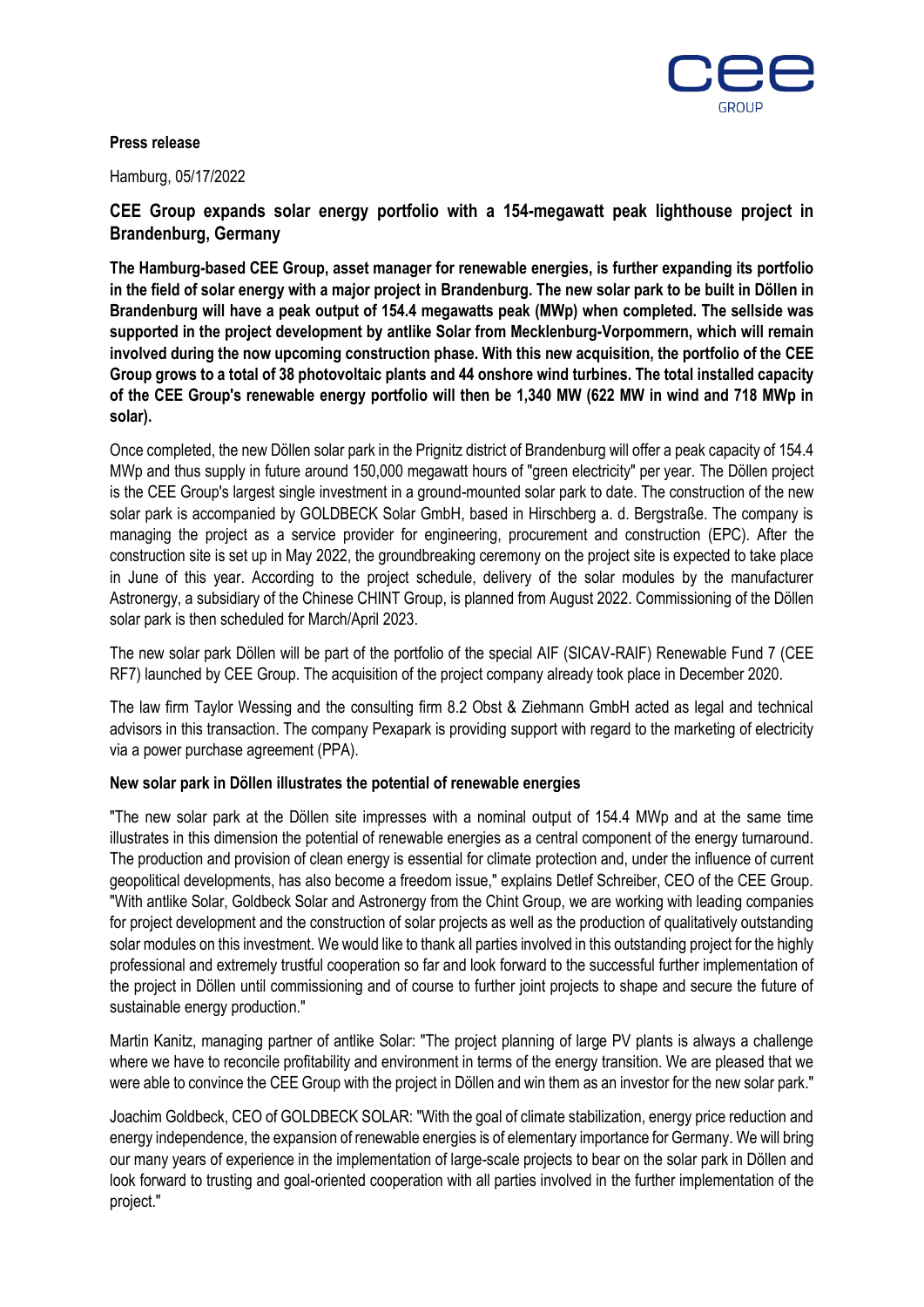

Oliver Schweininger, Managing Director (CEO) CHINT Solar Europe: "We are pleased to be involved in the realization of such an exciting large-scale project by supplying our solar modules. Already today, the prime costs of solar projects of this size are absolutely competitive. As a result, projects of this kind have enormous potential in the implementation of the energy transition in Germany."

# **About CEE Group**

CEE Group is a Hamburg-based asset manager specializing in renewable energy. With a track record of over 80 transactions in the renewable energy sector and a portfolio of over two billion euros in assets under management, CEE is a competent and reliable partner. Since its inception, CEE's main focus has been on wind and solar energy. The CEE Group has onshore wind power plants with an installed capacity of around 622 MW and photovoltaic plants with around 718 MWp. The total capacity thus amounts to around 1,340 MW.

As an internationally operating company, the CEE Group offers its customers sustainable investment concepts with long-term return opportunities in the growth market for renewable energies. With its independently operating companies, the company has a comprehensive range of services for projects in this segment. Investors are in particular institutional investors with a long-term interest in renewable energies.

Further information: www.cee-group.de

#### **About antlike Solar**

The antlike Solar GmbH & Co. KG has specialized in the project planning of photovoltaic systems with a minimum output of over 100 kW since 2010. The company, based in the Rostock area, plans and implements roof-mounted and ground-mounted systems throughout Germany - with a particular focus on Mecklenburg-Western Pomerania, Brandenburg and Lower Saxony. In addition to successful project implementation, the portfolio also includes regular maintenance and repowering of existing plants.

The team around managing partner Martin Kanitz is committed to a sustainable future with clean energy for future generations. We focus on implementing PPA projects beyond the classic EEG framework. For us, proximity to owners and customers is the key to long-term success.

Further information: www.antlike-solar.de

#### **About GOLDBECK SOLAR**

GOLDBECK SOLAR is an international company specializing in the turnkey construction of commercial, industrial and large-scale solar installations. Its solutions are reliable, affordable and profitable. The team around the managing directors Joachim Goldbeck and Tobias Schüßler focuses on the integration of technologies at the highest level, high-quality services and many years of experience along the entire value chain.

Further information: www.goldbecksolar.com

#### **About CHINT**

Founded in 1984, CHINT is a leading global provider of smart energy solutions with an extensive business network in over 140 countries, more than 30,000 employees and annual revenues of over \$16 billion.

CHINT Solar (CS) was founded in 2006 and is listed on the stock exchange as one of the leading companies in the field of renewable energy. CS has more than 6,000 employees. In addition to manufacturing crystalline modules,